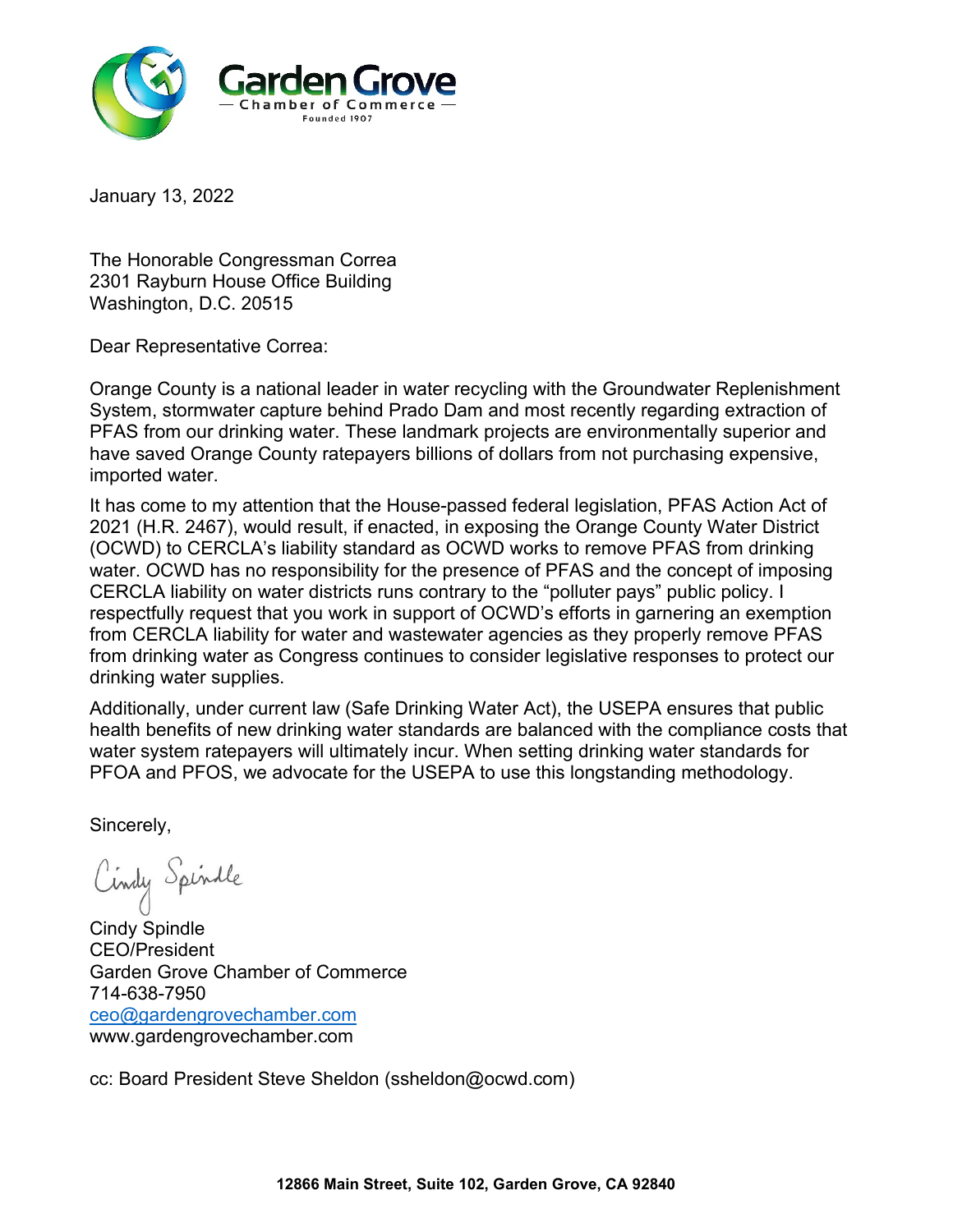

The Honorable Congresswoman Kim 1306 Longworth House Office Building Washington, D.C. 20515

Dear Representative Kim:

Orange County is a national leader in water recycling with the Groundwater Replenishment System, stormwater capture behind Prado Dam and most recently regarding extraction of PFAS from our drinking water. These landmark projects are environmentally superior and have saved Orange County ratepayers billions of dollars from not purchasing expensive, imported water.

It has come to my attention that the House-passed federal legislation, PFAS Action Act of 2021 (H.R. 2467), would result, if enacted, in exposing the Orange County Water District (OCWD) to CERCLA's liability standard as OCWD works to remove PFAS from drinking water. OCWD has no responsibility for the presence of PFAS and the concept of imposing CERCLA liability on water districts runs contrary to the "polluter pays" public policy. I respectfully request that you work in support of OCWD's efforts in garnering an exemption from CERCLA liability for water and wastewater agencies as they properly remove PFAS from drinking water as Congress continues to consider legislative responses to protect our drinking water supplies.

Additionally, under current law (Safe Drinking Water Act), the USEPA ensures that public health benefits of new drinking water standards are balanced with the compliance costs that water system ratepayers will ultimately incur. When setting drinking water standards for PFOA and PFOS, we advocate for the USEPA to use this longstanding methodology.

Sincerely,

Cindy Spindle

Cindy Spindle CEO/President Garden Grove Chamber of Commerce 714-638-7950 [ceo@gardengrovechamber.com](mailto:ceo@gardengrovechamber.com) www.gardengrovechamber.com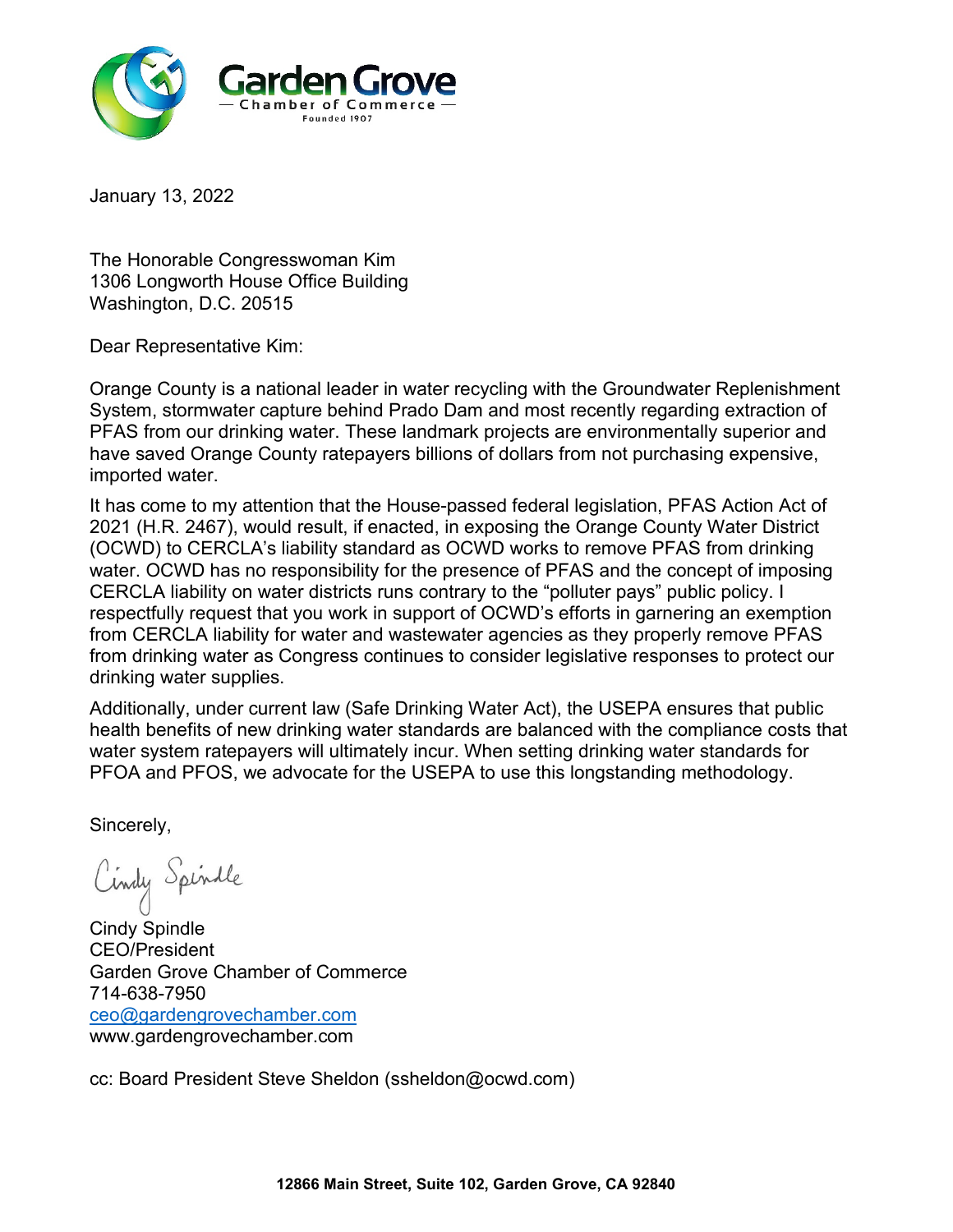

The Honorable Congressman Lowenthal 108 Cannon House Office Building Washington, D.C. 20515

Dear Representative Lowenthal:

Orange County is a national leader in water recycling with the Groundwater Replenishment System, stormwater capture behind Prado Dam and most recently regarding extraction of PFAS from our drinking water. These landmark projects are environmentally superior and have saved Orange County ratepayers billions of dollars from not purchasing expensive, imported water.

It has come to my attention that the House-passed federal legislation, PFAS Action Act of 2021 (H.R. 2467), would result, if enacted, in exposing the Orange County Water District (OCWD) to CERCLA's liability standard as OCWD works to remove PFAS from drinking water. OCWD has no responsibility for the presence of PFAS and the concept of imposing CERCLA liability on water districts runs contrary to the "polluter pays" public policy. I respectfully request that you work in support of OCWD's efforts in garnering an exemption from CERCLA liability for water and wastewater agencies as they properly remove PFAS from drinking water as Congress continues to consider legislative responses to protect our drinking water supplies.

Additionally, under current law (Safe Drinking Water Act), the USEPA ensures that public health benefits of new drinking water standards are balanced with the compliance costs that water system ratepayers will ultimately incur. When setting drinking water standards for PFOA and PFOS, we advocate for the USEPA to use this longstanding methodology.

Sincerely,

Cindy Spindle

Cindy Spindle CEO/President Garden Grove Chamber of Commerce 714-638-7950 [ceo@gardengrovechamber.com](mailto:ceo@gardengrovechamber.com) www.gardengrovechamber.com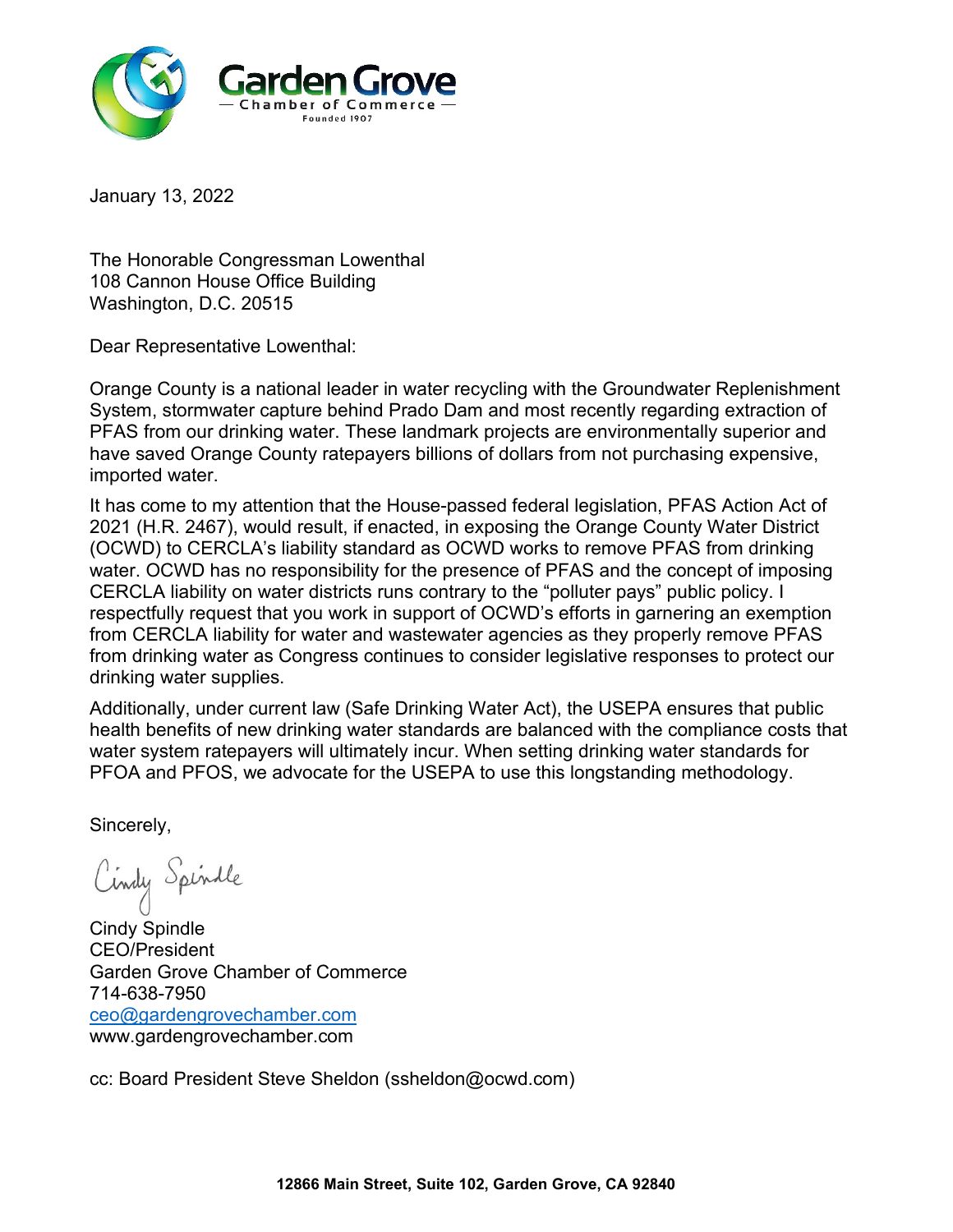

The Honorable Congresswoman Porter 1117 Longworth House Office Building Washington, D.C. 20515

Dear Representative Porter:

Orange County is a national leader in water recycling with the Groundwater Replenishment System, stormwater capture behind Prado Dam and most recently regarding extraction of PFAS from our drinking water. These landmark projects are environmentally superior and have saved Orange County ratepayers billions of dollars from not purchasing expensive, imported water.

It has come to my attention that the House-passed federal legislation, PFAS Action Act of 2021 (H.R. 2467), would result, if enacted, in exposing the Orange County Water District (OCWD) to CERCLA's liability standard as OCWD works to remove PFAS from drinking water. OCWD has no responsibility for the presence of PFAS and the concept of imposing CERCLA liability on water districts runs contrary to the "polluter pays" public policy. I respectfully request that you work in support of OCWD's efforts in garnering an exemption from CERCLA liability for water and wastewater agencies as they properly remove PFAS from drinking water as Congress continues to consider legislative responses to protect our drinking water supplies.

Additionally, under current law (Safe Drinking Water Act), the USEPA ensures that public health benefits of new drinking water standards are balanced with the compliance costs that water system ratepayers will ultimately incur. When setting drinking water standards for PFOA and PFOS, we advocate for the USEPA to use this longstanding methodology.

Sincerely,

Cindy Spindle

Cindy Spindle CEO/President Garden Grove Chamber of Commerce 714-638-7950 [ceo@gardengrovechamber.com](mailto:ceo@gardengrovechamber.com) www.gardengrovechamber.com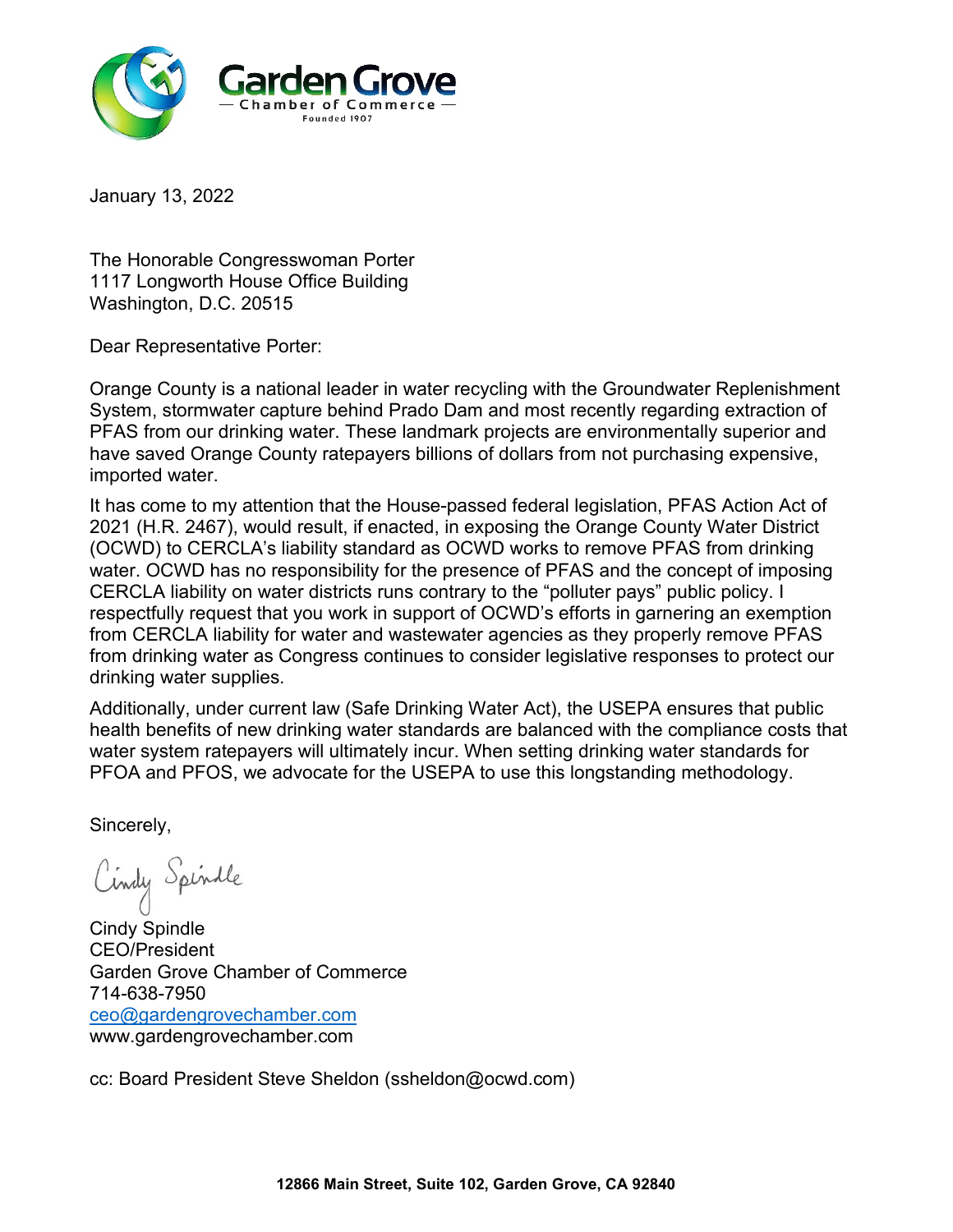

The Honorable Senator Dianne Feinstein United States Senate 331 Hart Senate Office Building Washington, D.C. 20510

Dear Senator Feinstein:

PFAS are a group of man-made chemicals created by chemical manufacturers and despite playing no role in releasing PFAS into the environment, cities and water agencies must find ways to remove them from local water supplies, find alternative water supply, and conduct expensive monitoring. PFAS have been detected in the Orange County Groundwater Basin, managed by Orange County Water District (OCWD), and are estimated to cost Orange County communities more than \$1 billion, over 30 years—a cost that could increase. Complicating this cleanup burden, ratepayers are at additional risk from pending PFAS legislation that would effectively abandon the "polluter pays" principle and create a new separate drinking water standard setting process for PFAS chemicals.

**I ask as you consider legislation to address PFAS and other contaminants of emerging concern, that you ensure such legislation provides an explicit exemption from liability for water and wastewater agencies related to PFAS cleanup costs.** A water utility that complies with applicable and appropriate federal management and treatment standards must not be responsible for current and future costs associated with a PFAS cleanup. We are especially concerned that the House has approved the PFAS Action Act of 2021 (H.R. 2467). This bill creates liability for water agencies that simply receive and treat water supplies with across-theboard CERCLA liability for PFAS-related cleanups. This pending legislation provides an exemption for the nations' airports, and it is vital that you secure an exemption to also include water and wastewater agencies. Water agencies have no responsibility for the presence of PFAS and the concept of imposing CERCLA liability is bad public policy.

Also, under existing law (Safe Drinking Water Act), the USEPA ensures that public health benefits of new drinking water standards are reasonably balanced with the compliance costs. We advocate for the USEPA to use this current methodology when setting drinking water standards for PFOA and PFOS. This is a longstanding method that has been used and its elimination would burden ratepayers of all income levels with higher costs.

I call upon California's Senators to cast votes implementing these public policy positions. If I can provide any further information or assistance, please contact me at 714-638-7950.

Sincerely,

Cindy Spindle

Cindy Spindle CEO/President Garden Grove Chamber of Commerce 714-638-7950 [ceo@gardengrovechamber.com](mailto:ceo@gardengrovechamber.com) www.gardengrovechamber.com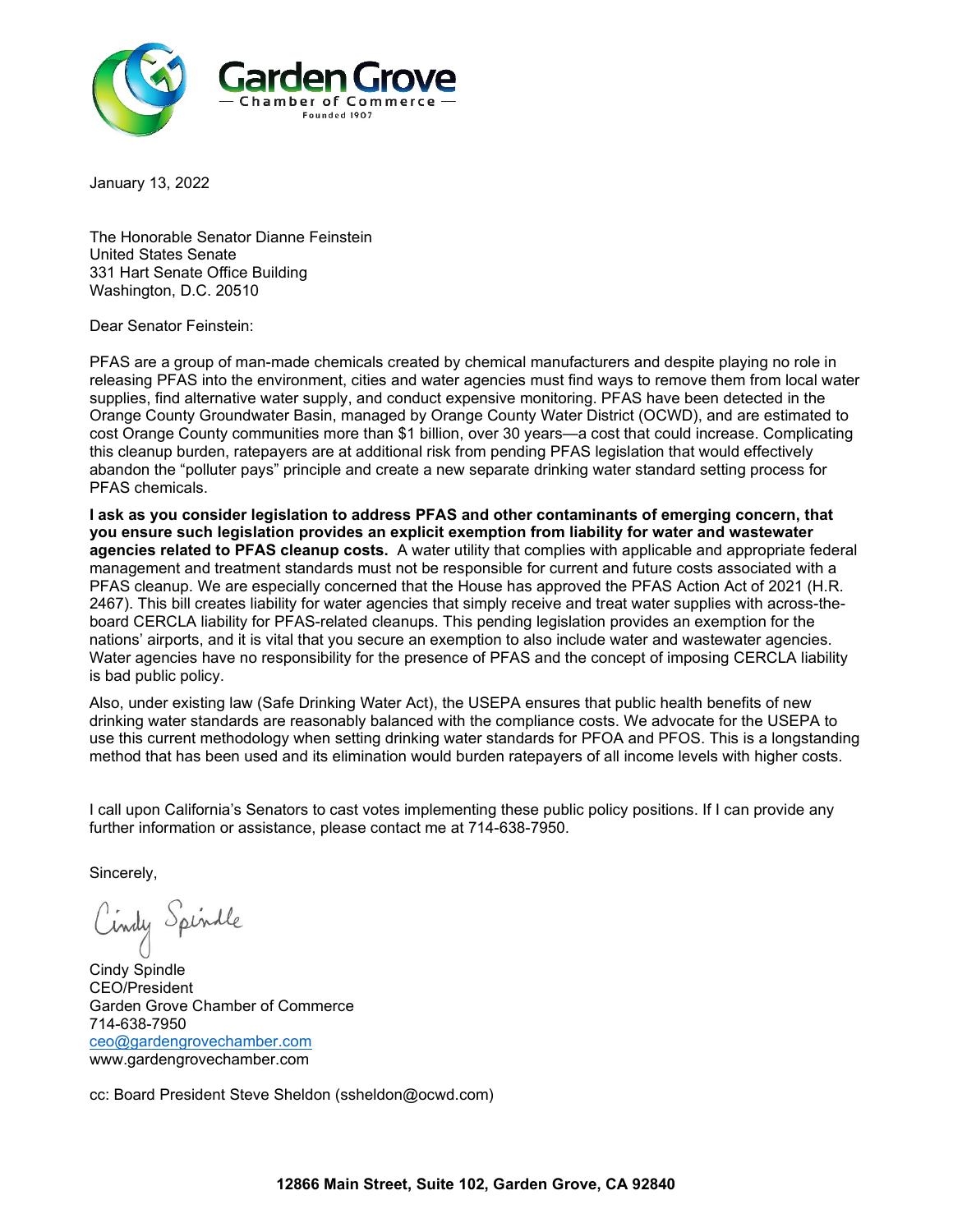

The Honorable Senator Alex Padilla United States Senate 112 Hart Senate Office Building Washington, D.C. 20510

Dear Senator Padilla:

PFAS are a group of man-made chemicals created by chemical manufacturers and despite playing no role in releasing PFAS into the environment, cities and water agencies must find ways to remove them from local water supplies, find alternative water supply, and conduct expensive monitoring. PFAS have been detected in the Orange County Groundwater Basin, managed by Orange County Water District (OCWD), and are estimated to cost Orange County communities more than \$1 billion, over 30 years—a cost that could increase. Complicating this cleanup burden, ratepayers are at additional risk from pending PFAS legislation that would effectively abandon the "polluter pays" principle and create a new separate drinking water standard setting process for PFAS chemicals.

**I ask as you consider legislation to address PFAS and other contaminants of emerging concern, that you ensure such legislation provides an explicit exemption from liability for water and wastewater agencies related to PFAS cleanup costs.** A water utility that complies with applicable and appropriate federal management and treatment standards must not be responsible for current and future costs associated with a PFAS cleanup. We are especially concerned that the House has approved the PFAS Action Act of 2021 (H.R. 2467). This bill creates liability for water agencies that simply receive and treat water supplies with across-theboard CERCLA liability for PFAS-related cleanups. This pending legislation provides an exemption for the nations' airports, and it is vital that you secure an exemption to also include water and wastewater agencies. Water agencies have no responsibility for the presence of PFAS and the concept of imposing CERCLA liability is bad public policy.

Also, under existing law (Safe Drinking Water Act), the USEPA ensures that public health benefits of new drinking water standards are reasonably balanced with the compliance costs. We advocate for the USEPA to use this current methodology when setting drinking water standards for PFOA and PFOS. This is a longstanding method that has been used and its elimination would burden ratepayers of all income levels with higher costs.

I call upon California's Senators to cast votes implementing these public policy positions. If I can provide any further information or assistance, please contact me at 714-638-7950.

Sincerely,

Cindy Spindle

Cindy Spindle CEO/President Garden Grove Chamber of Commerce 714-638-7950 [ceo@gardengrovechamber.com](mailto:ceo@gardengrovechamber.com) www.gardengrovechamber.com